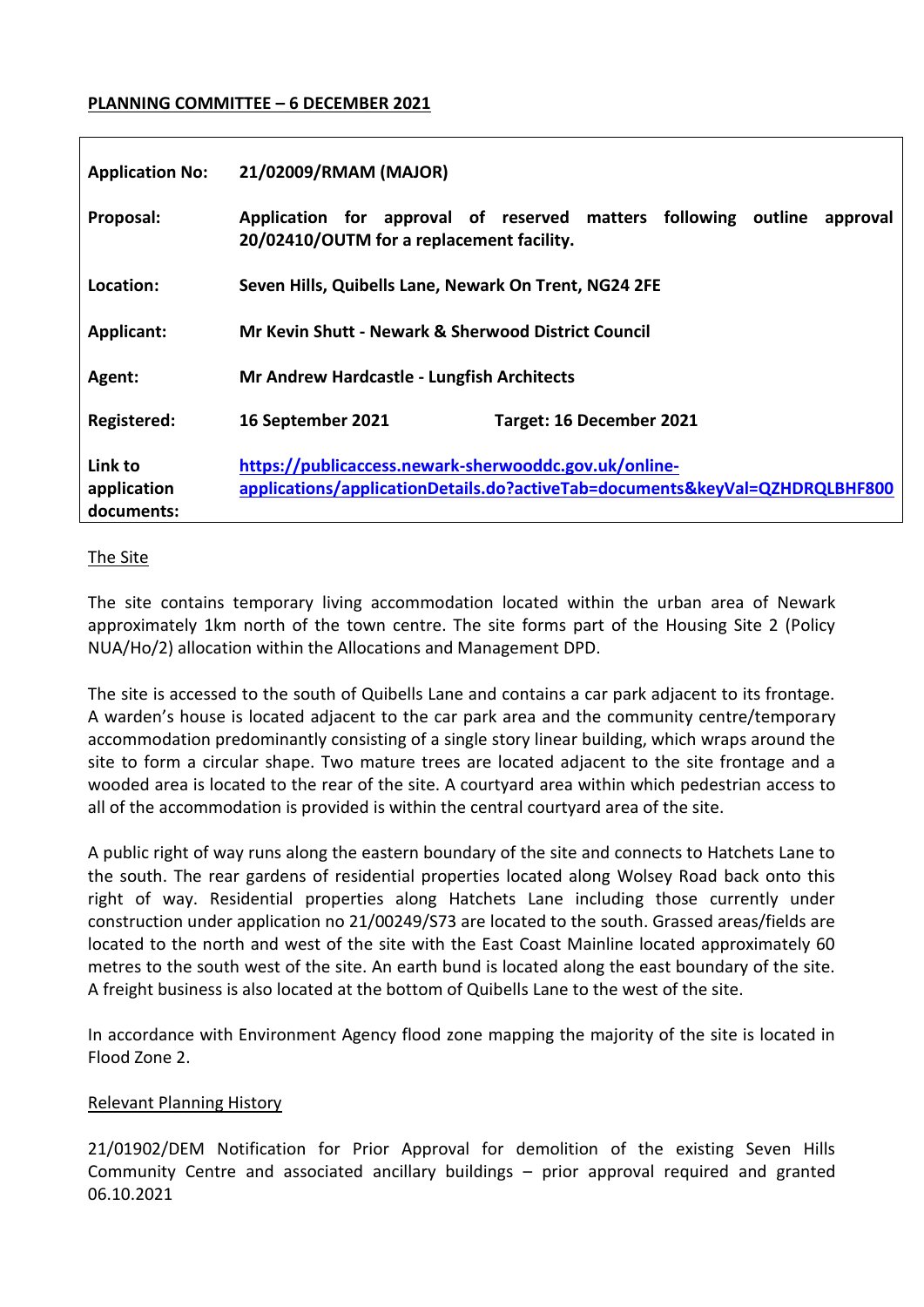21/SCR/00007 Screening opinion on 21/01902/DEM Notification for Prior Approval for demolition of the existing Seven Hills Community Centre and associated ancillary buildings – EIA not required 13.09.2021

20/02410/OUTM Demolition of all existing buildings and replacement with new facility. To include 20 temporary accommodation units, and 1 communal building. Access to be relocated and footpath to be improved – permission 15.06.2021

01891483 Accommodation for homeless – 30 bedsits, warden house, stores and communal facilities – permission 08.01.1990

01880968 Erection of 42 houses, garages and associated engineering works – permission 08.03.1989

0181259 Housing development – permission 09.06.1981

#### The Proposal

The application seeks reserved matters consent for all remaining matters including appearance, landscaping, layout and scale for the erection of a replacement temporary living accommodation facility for the homeless. This is pursuant to outline consent (application no 20/02410/OUTM) approved in June 2021 with all matters reserved apart from access for the demolition of the existing temporary accommodation comprising 29 units (some of which have already been decommissioned) and replacement with a new facility comprising 20 units over two blocks and 1 communal building. The proposed demolition is also subject of a separate prior approval application granted in October 2020. It is understood that demolition are programmed to take place at the end of November 2021.

The communal building would be single storey and contain an entrance lobby, office, meeting room, community room, laundry/kitchen facility and storage.

Block 1 would consists of two flexible accommodation blocks that would vary from one, two three or four bedrooms, dependent upon need within the single storey element, plus ten single bed flats in the two storey element of the block. These may also be used in a flexible manner, with internal doors giving the option of two-bedroom accommodation if both floors are required to be utilsed by one family group. Block 2 would be single storey and consist of 8 family spaces with flexible accommodation of one to three bedrooms.

The access to the site would be repositioned further to the west of the site via Quibells Lane. 8 car parking spaced are proposed including 2 electric vehicle charging points. A communal cycle shelter for 5 bicycles is also proposed. A communal bin store would be provided centrally within the site. An outdoor play are for children would also be located in the communal courtyard.

The three buildings would be constructed in a mix of brick, render and timber effect cladding, concrete roof tiles and photovoltaic panels.

The hours of opening for the community facility are intended to be from 09:00 to 17:30 Monday to Friday. Emergency staff attendance maybe required out of hours and weekends to facilitate short notice movement of the homeless into the residential buildings, but it is not envisaged this would be a regular occurrence.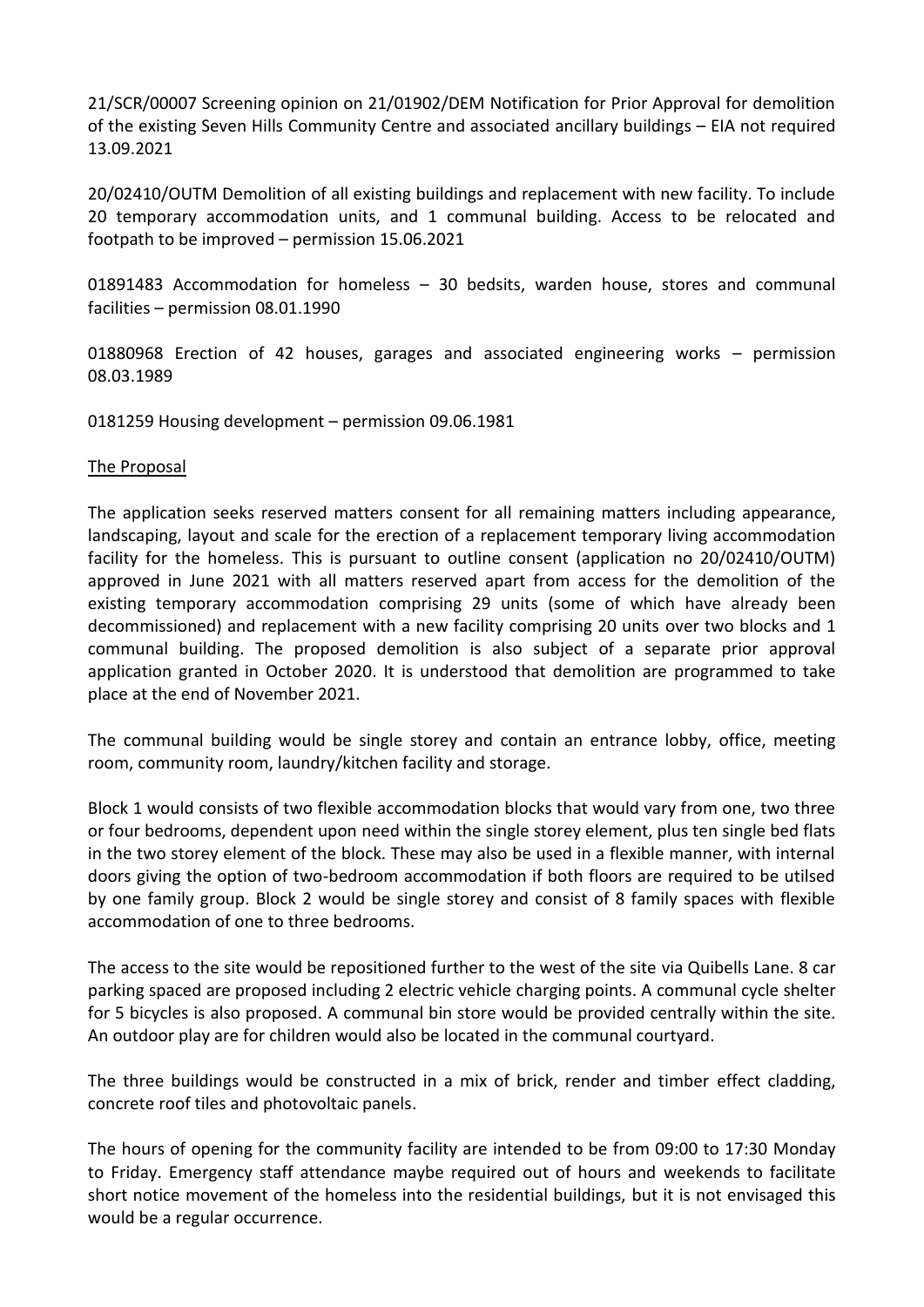The following plans and documents have been submitted with the application:

- 6001 S1 P01 Site Location Plan 1:1250
- 6000 S1 P01 Existing Site Plan
- 0001 S2 P12 Proposed Site Plan
- 0002 S2 P09 Residential Block 1
- 0003 S2 P10 Residential Block 2
- 0004 S2 P04 Community Building
- Oakmoor Orange Brick Product Specification
- Oakmoor Cream Brick Product Specification
- Roof Tile Specification Russell Grampian
- 100548 01 000 01 Preliminary Access Design
- Arboricultural Impact Assessment, Method Statement and Tree Protection Plan November 2020
- 21111-01 Tree Survey & Constraints Plan
- 21111-02 Tree Protection Plan Phase 1 Demolition
- 21111-03 Tree Protection Plan Phase 2 Site Set Up
- 21111-04 Tree Protection Plan Phase 2 Construction Phase
- MR21-115/101 Rev A Soft Landscape Specification
- MR21-115/103 Rev A Kerbs and Site Furniture
- Landscaping and Grounds Maintenance Management Plan 28/09/2021
- Statement in Support of Reserved Matters Application 03/09/2021
- Refuse Collection Statement
- Preliminary Ecological Appraisal Report November 2020
- Bat Survey Results 08/06/2021
- Noise Assessment 28<sup>th</sup> September 2021
- External Lighting Data Sheet 22.09.2021
- Demolition Method Statement 24/08/2021
- Construction Phase Health, Safety and Environmental Plan 27/08/2021
- Flood Risk Assessment November 2020
- NSH227-CHG-EX-XX-DP-C-0103 Rev C02 Proposed Civils Details
- 100548 01 0500 01 P01 Proposed Drainage Strategy
- Micro Drainage Calculations 06/10/2021
- Car Parking Supporting Statement
- CIL Form

## Departure/Public Advertisement Procedure

Occupiers of 33 properties have been individually notified by letter.

A site notice was posted and an advert printed in the local newspaper.

## **Planning Policy Framework**

## **The Development Plan**

**Newark and Sherwood Amended Core Strategy DPD (Adopted March 2019)**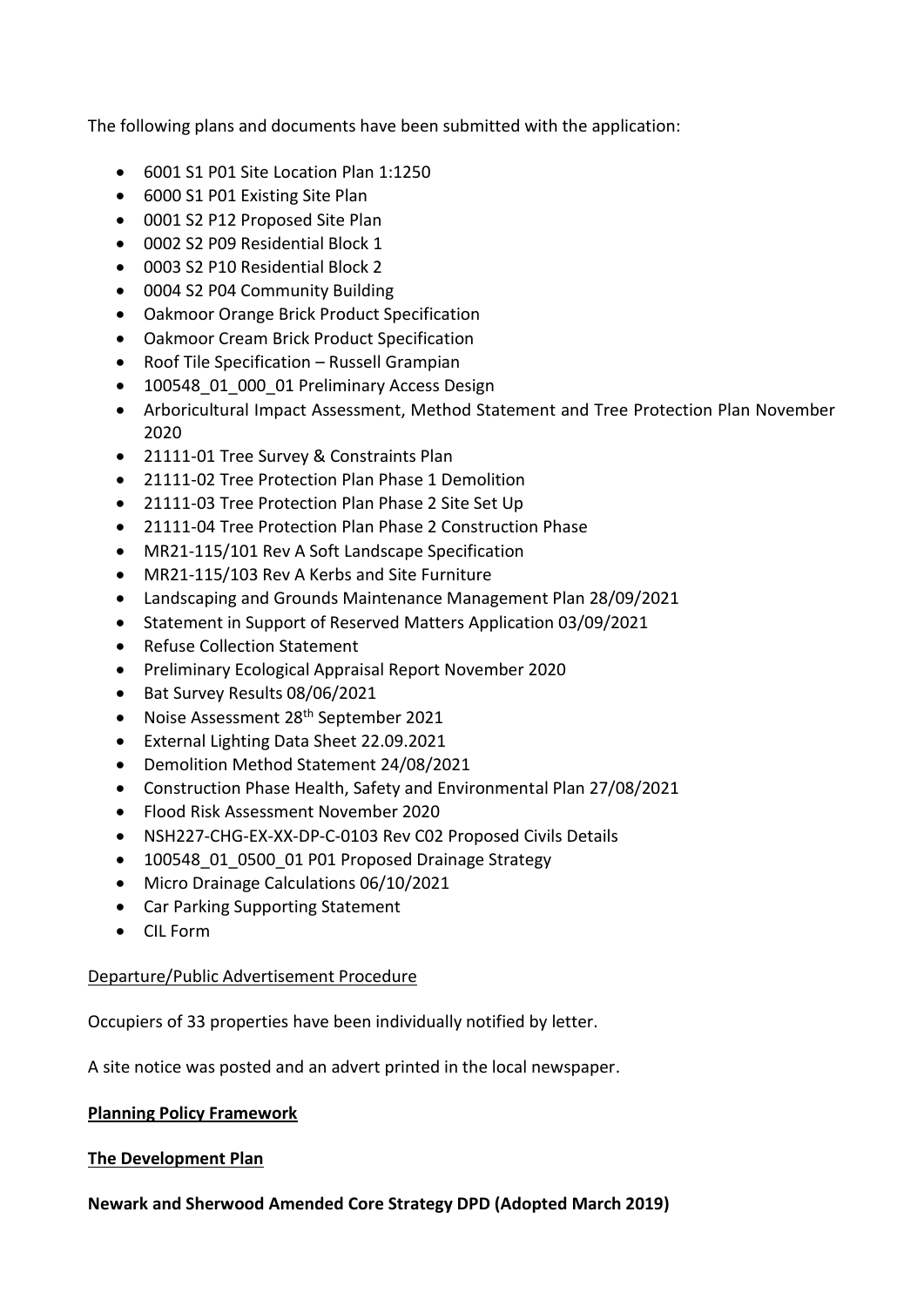Spatial Policy 1 Settlement Hierarchy Spatial Policy 2 Spatial Distribution of Growth Spatial Policy 6 Infrastructure for Growth Spatial Policy 7 Sustainable Transport Spatial Policy 8 Protecting and Promoting Leisure and Community Facilities Core Policy 1 Affordable Housing Provision Core Policy 3 Housing Mix, Type, and Density Core Policy 9 Sustainable Design Core Policy 10 Climate Change Core Policy 12 Biodiversity and Green Infrastructure NAP1 Newark Urban Area

## **Allocations and Development Management DPD (Adopted July 2013)**

Policy DM1 Development within Settlements Central to Delivering the Spatial Strategy Policy DM2 Development on Allocated Sites Policy DM5 Design Policy DM7 Biodiversity and Green Infrastructure Policy DM10 Pollution and Hazardous Materials Policy DM12 Presumption in Favour of Sustainable Development Policy NUA/Ho/2 Newark Urban Area – Housing Site 2

## **Other Material Planning Considerations**

National Planning Policy Framework (NPPF) National Planning Policy Guidance (NPPG) NSDC Parking Standards SPD (2021)

#### Consultations

**Newark Town Council:** No Objection, the landscaping was welcomed and the applicant congratulated.

**Environment Agency:** No comment.

**Severn Trent Water:** No objection.

**Trent Valley Internal Drainage Board:** Standard comments.

**NCC Lead Local Flood Authority (LLFA):** No objection.

**NCC Highways**: No objection subject to conditions relating to access design, surface water, closure of existing access and provision of new driveway and parking areas.

**NCC Public Rights Of Way:** no objection.

**NSDC Environmental Health Officer:** no comment.

**NSDC Tree Officer:** No objection subject to conditions relating to the protection of trees and the implementation of the landscape scheme.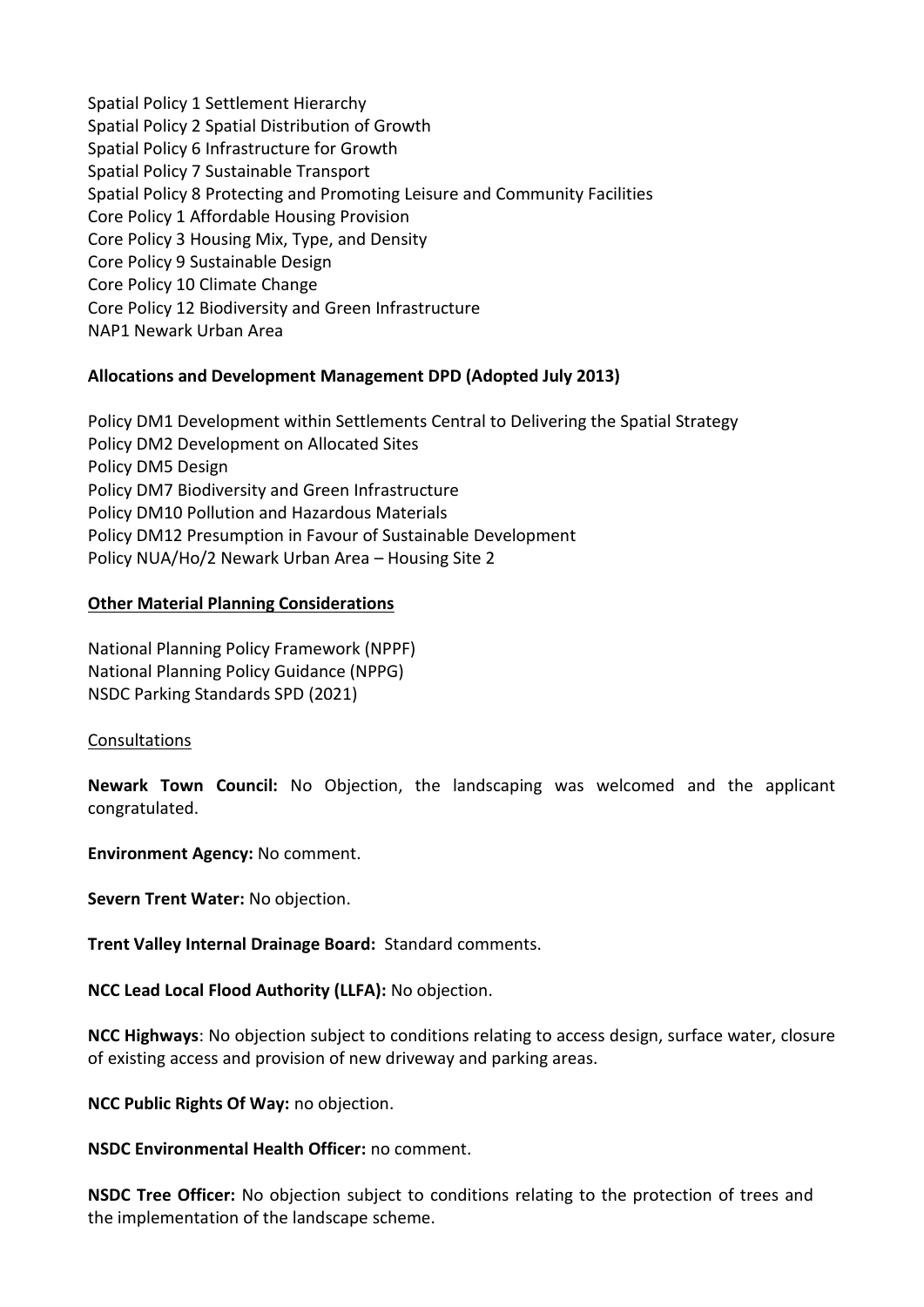### **NSDC Archaeology Advisor:** No objection.

### **No letters of representation have been received from local residents/interested parties.**

#### Comments of the Business Manager

#### **Principle of Development**

Outline planning consent was approved in June 2021 for this development. As such the principle of the development including the demolition of the existing buildings on site, is now established through the granting of the outline consent. Only reserved matters including details of appearance, landscaping, layout and scale of the development proposed are open for consideration. An assessment of the reserved matters against site specific policies is set out below.

#### **Impact on Visual Amenity Including Impact on the Setting of the Public Right of Way**

Core Policy 9 requires new development proposals to demonstrate a high standard of sustainable design that both protects and enhances the natural environment. Policy DM5 requires the local distinctiveness of the District's landscape and character of built form to be reflected in the scale, form, mass, layout, design, materials and detailing of proposals for new development. The NPPF supports development that makes efficient use of land, taking into account a number of factors including the identified need for different types of housing and the importance of securing welldesigned, attractive and healthy places.

Policy DM5 requires the local distinctiveness of the District's landscape and character of built form to be reflected in the scale, form, mass, layout, design, materials and detailing of proposals for new development. The NPPF supports development that makes efficient use of land, taking into account a number of factors including the identified need for different types of housing and the importance of securing well-designed, attractive and healthy places.

The outline submission confirmed that the existing facility experienced issues in relation to security and construction quality including lack of privacy, natural light and facilities within the individual units. The proposed plan would comprise a more legible entrance area, the opening up of the adjacent footpath to improve security, a resident's hub and two block of accommodation units which can be adapted to meet need at the time.

The proposed plan shows that the proposed buildings would largely be located on the footprint of the buildings to be demolished. The height of the proposed buildings is also considered acceptable. The detailed layout, scale, appearance and landscaping proposed results in a development that would improve the current design and public realm of the site resulting in an acceptable impact upon visual amenity. The proposals would include improvements to the existing public right of way that lies to the east of the application in the form of improved surveillance, lighting and surfacing (and the submitted details are also considered acceptable as proposed with regards to the requirements of Condition 12 of the outline consent). The proposal would comply with Policy NUA/Ho/2 of the allocation policy which requires the provision of an appropriate landscaping scheme to screen the site. Overall, the submitted details are considered acceptable and in compliance with Core Policy 9 and Policy DM5 of the DPD.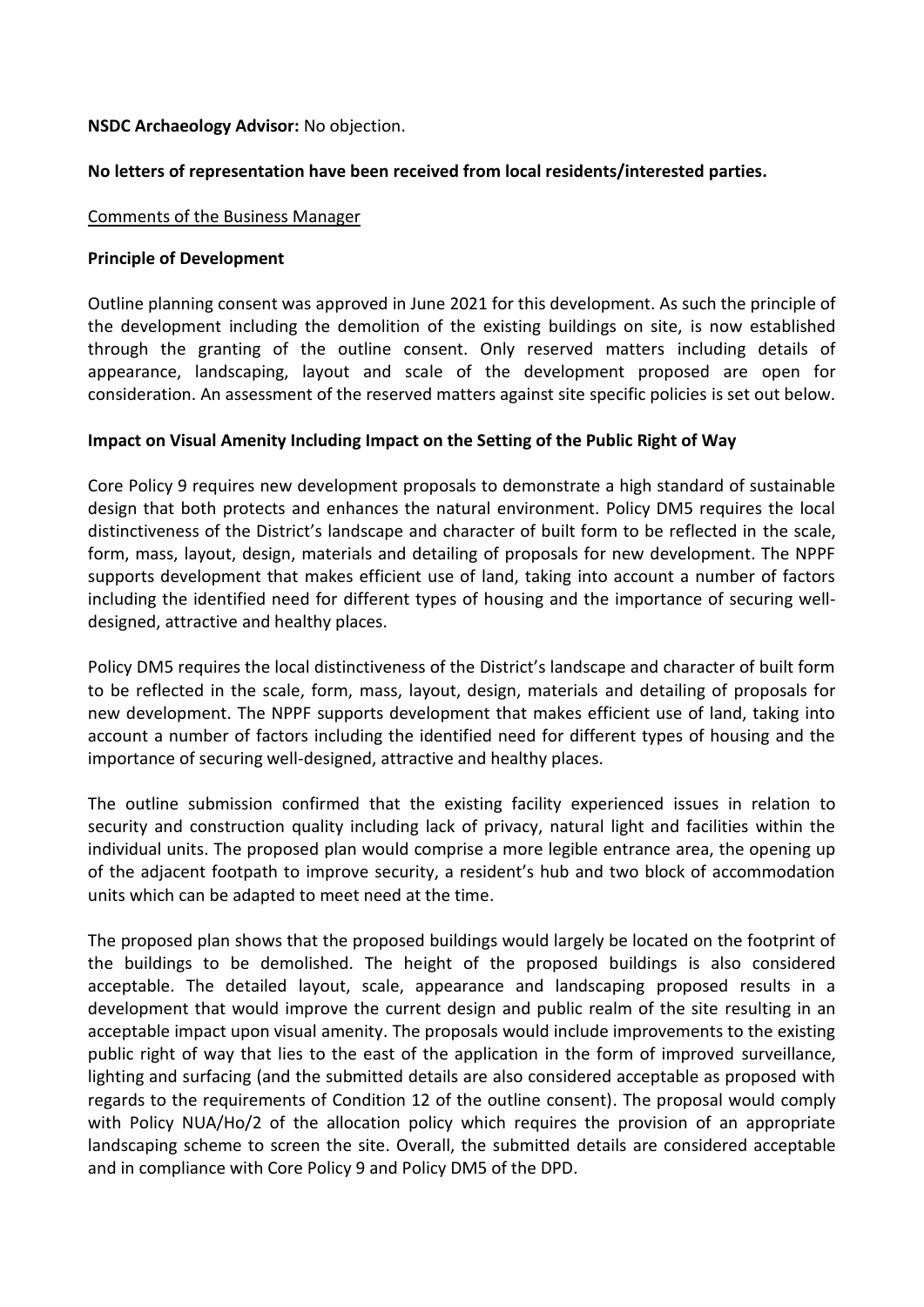#### **Impact on Residential Amenity**

Policy DM5 of the DPD states that development proposals should ensure no unacceptable reduction in amenity including overbearing impacts and loss of privacy upon neighbouring development. The NPPF promotes 'an effective use of land in meeting the need for homes and other uses, while safeguarding and improving the environment and ensuring safe and healthy living conditions'.

The application site is located in a mixed-use area close to a railway line and freight business. As such, noise sources at the proposed development site consist of road traffic along A46, trains and nearby freight business. Condition 11 of the outline consent required the submission of an up to date Noise Assessment which any subsequent reserved matters submission. The up to date Noise Assessment (dated 28th September 2021) confirms that no specific noise is directly attributable to the freight businesses and the dominant noise sources are road traffic and rail traffic when passing close by.

The worst case night time noise level recorded at the existing site (free field) as a LAFmax, value of 67 dB LAFmax was identified (facing towards the railway and A46). However, with mitigation through the installation of standard double glazing and standard trickle vents, the internal noise levels are estimated to be reduced. With mitigation on the most effected elevations, there is a predicted internal daytime noise level of 33dB LAeq,16hr for 4/12/4 standard double glazed door together with 1 x standard trickle vent meets the BS8233 criterion of ≤35dBA for daytime with a safety margin of 2dB. There is a predicted internal nighttime noise level of 22dB LAeq,16hr for 4/12/4 standard double glazing together with 1 x standard trickle vent meets the BS8233 criterion of ≤30dBA for nighttime with a safety margin of 8dB.

The outline committee report stated the following:

'With windows open, internal LAeq and LAmax noise levels during the day and night time within some of the habitable rooms (those that may face towards the railway) may exceed the recommended target levels when trains pass. The inability for some of future occupants to open some of their windows without experiencing higher than recommended noise levels is a negative factor to be considered albeit Paragraph 6 (Ref ID: 30-006-20190722) of NPPG states that a suitable alternative means of ventilation is likely to be necessary if the proposed mitigation relies on windows being kept closed most of the time. It does not state that use of such mitigation would be unacceptable in principle. I therefore have no reason to doubt that the proposed vents would not work effectively to minimise the need to open windows in any event. This is regardless of whether or not the frequency of trains increase in the future.

I note the proposed units would be located in a similar position to the existing units and the redevelopment of the site would hopefully result in an improvement to the noise levels experienced by existing occupiers. I also note that the nature of the accommodation is temporary and as such, the noise levels experienced would be temporary.

In addition, the BS8233 Guidelines states:

"*In higher noise areas, such as city centres or urban areas adjoining the strategic transport network, a compromise between elevated noise levels and other factors, such as the convenience of living in these locations or making efficient use of land resources to ensure development needs*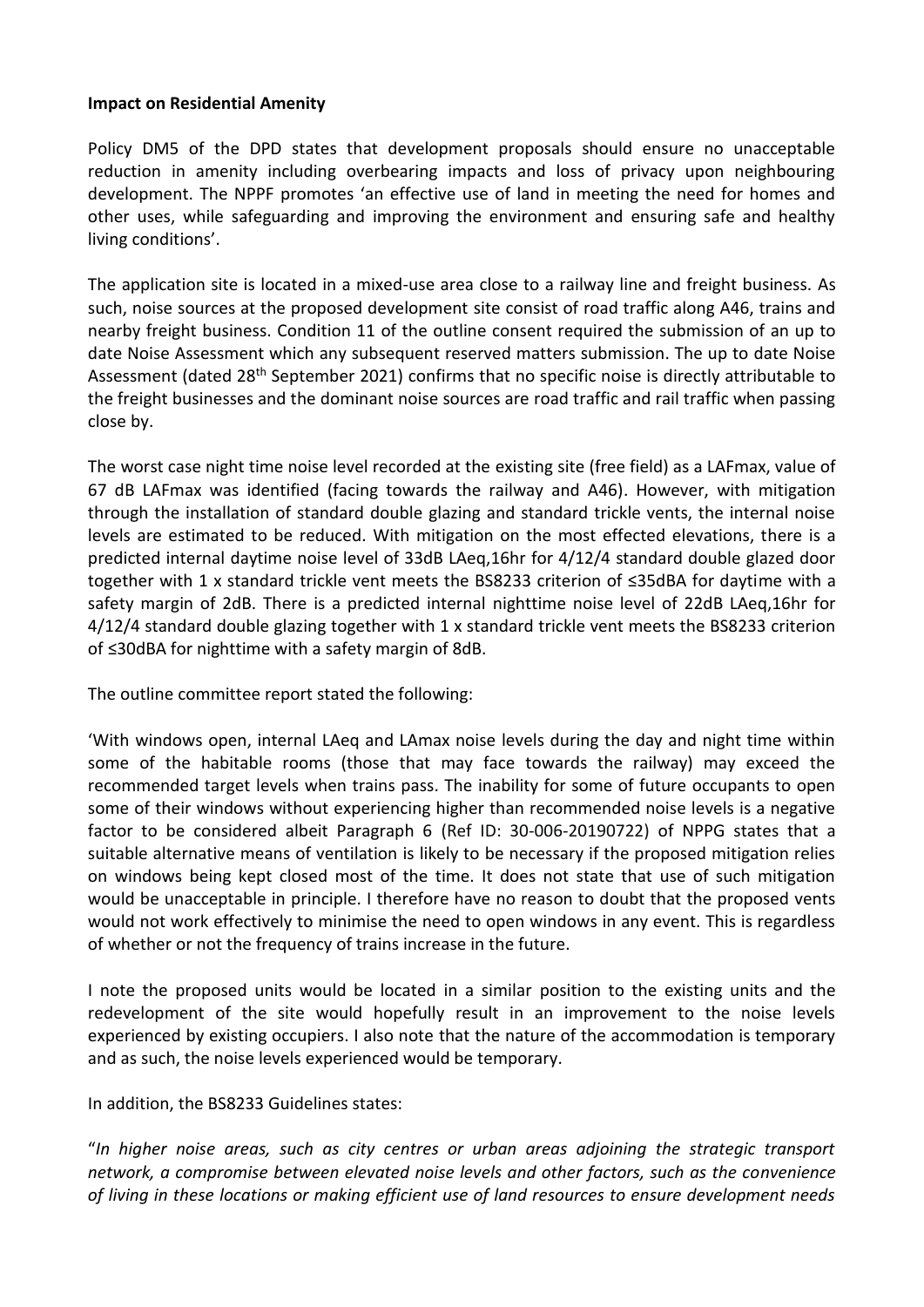*can be met, might be warranted. In such a situation, development should be designed to achieve the lowest practicable levels in these external amenity spaces, but should not be prohibited*".

The noise level in the courtyard is calculated to be 47dB LAeq,16hr which meets the BS8233 criterion of 55dB for outdoor living areas. There is an earth bund some 2.5-3m high to the west of the existing units, which would also be retained to offer partial acoustic protection.

The Environmental Health Officer raises no objection to the application on this basis and it is not considered that the layout of the proposed development would give rise to unacceptable noise levels for future occupants subject to a condition requiring the mitigation measures set out in the updated noise survey.

The illustrative Site Plan shows that adequate separation distances between the existing and proposed dwellings are achievable so as to ensure no unacceptable overlooking or overbearing impacts.

Overall, the proposal would have no unacceptable impacts upon the amenity of future occupiers of the proposed accommodation or dwellings adjacent to the application site in accordance with the Policy DM5 of the Allocations and Development Management DPD.

### **Impact on Flood Risk and Drainage**

Core Policy 10 requires development to be adequately drained and Policy DM5 relates to flood risk and water management. The NPPF states when determining planning applications the Local Planning Authority should ensure flood risk is not increased elsewhere. It is stated that decision makers should only consider development appropriate in areas at risk of flooding where, informed by a site-specific flood risk assessment following the sequential test and if required the Exception Test, unless there are overriding reasons to prefer a different location and development is appropriately flood resilient and resistant. The site is located within flood zone 2 and the principle of the proposed development in this regard was accepted at outline stage. Condition 9 of the outline consent also required development to take place in accordance with the submitted flood risk assessment which recommends that finished floor levels are set at least 150mm above external levels to minimise the risk of flooding. Providing the mitigation measures discussed are implemented, it is considered that the risk of flooding to the site and adjacent land would be minimal.

In addition, Condition 8 of the outline consent requires the submission of a detailed surface water drainage scheme. A Proposed Drainage Strategy has been submitted with the reserved matters application and it the Lead Local Flood Authority (LLFA) raise no objection to the application on this basis. Surface water management from hardstanding is currently via a network of gullies and drains which are likely to drain to a nearby surface water sewer or soakaway. It is proposed that drainage be improved as part of the redevelopment scheme. It is intended that a swale would be installed to intercept exceedance rainfall in addition to the provision of a surface water attenuation area and use of permeable block paving.

Overall, I am satisfied that the proposed development would not result in any increased flood risk and would pro-actively manage surface water in accordance with the requirements of Policy DM5 and Core Policy 9.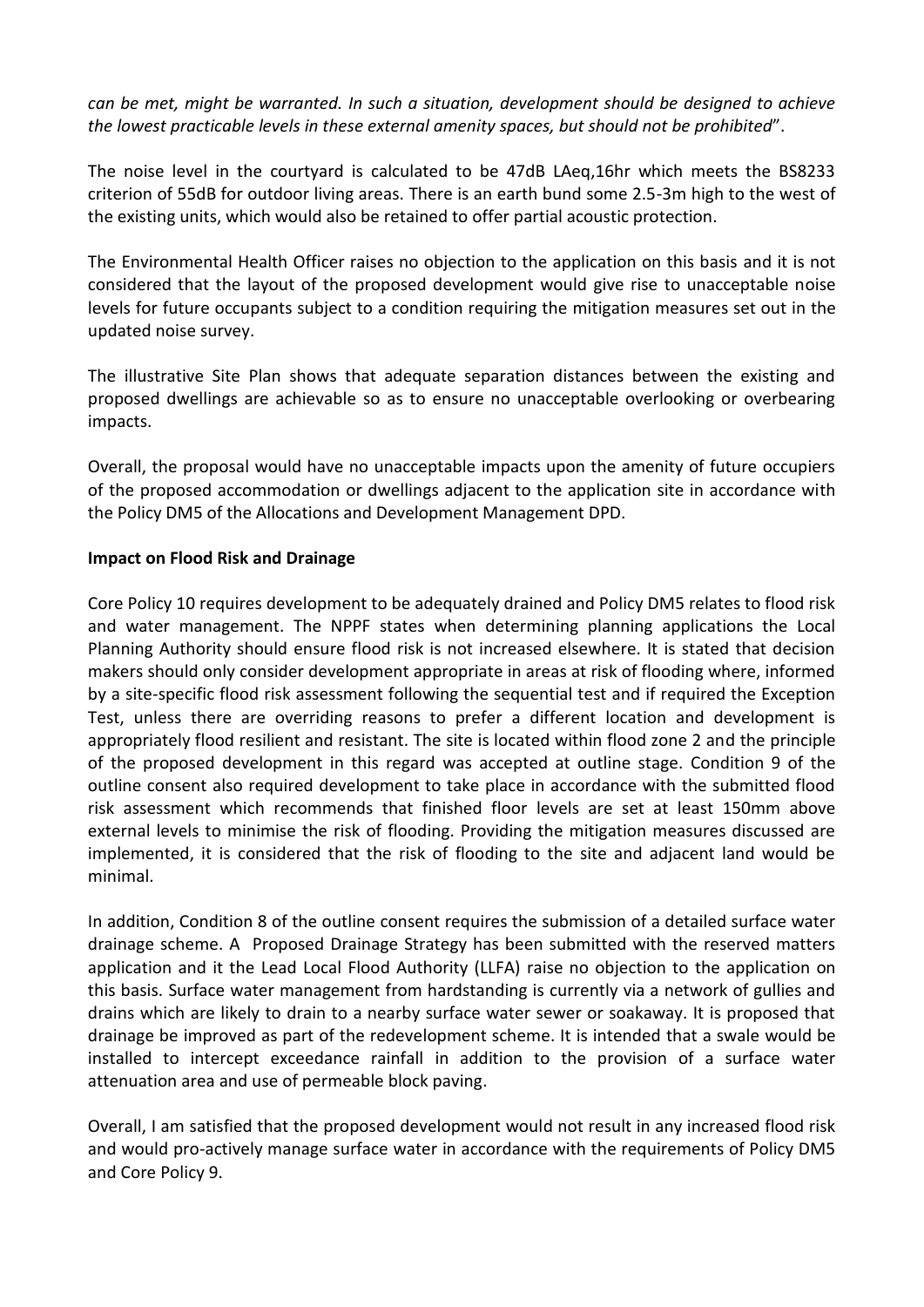#### **Impact on Highways**

Spatial Policy 7 indicates that development proposals should be appropriate for the highway network in terms of the volume and nature of traffic generated and ensure the safety, convenience and free flow of traffic using the highway are not adversely affected; and that appropriate parking provision is provided. Policy DM5 of the DPD requires the provision of safe access to new development and appropriate parking provision.

Access and egress to and from the site is via Quibell's Lane. The proposal seeks to alter the position of the existing access further to the east adjacent to the front boundary of the site. Details of access were agreed at outline stage. Amended plans have been submitted during the lifetime of the application to amend the pedestrian access to align with the pedestrian access proposed at outline stage. In addition, a 2 metre wide brick paved route across car park to emphasise pedestrian crossing has been added to reduce potential pedestrian/vehicular conflict within the site. This is particularly important as the applicant explains in the Car Parking Supporting Statement that "Due to the type of accommodation on site, the occupiers of the site generally are not car owners during their stay in the complex. The occupiers generally make full use of the local transport links and local facilities. The occupiers do tend to walk or make use of bicycles".

It is noted that the off-street parking proposed for this facility has been reduced in from the indicative 11 spaces shown on in the outline consent to 9 along with secure cycle storage for each unit in the reserved matters application. On querying the reason for the reduction, the Agent confirmed that '*the outline planning application car park layout was designed prior to a car parking study for the site being completed. The revised car park layout with provision of 8 spaces takes in to account the findings of the car park study which was carried out and found that there was no requirement for 11 spaces. The car park study was carried out by the NSDC development manager in consultation with the site accommodation manager in July 2021*'.

The Highways Officer raise no objection to the proposal as it is not envisaged that the proposal would compromise highway safety subject to a condition relating to access design.

Overall, I am satisfied that the proposed access and parking arrangements would meet the requirements of Policy NUA/Ho/2 and would not result in any adverse impact upon highway safety in accordance with Spatial Policy 7 of the Core Strategy.

#### **Impact on Ecology and Trees**

Core Policy 12 of the Core Strategy seeks to secure development that maximises the opportunities to conserve, enhance and restore biodiversity. Policy DM5 of the DPD states that natural features of importance within or adjacent to development sites should, wherever possible, be protected and enhanced. Paragraph 118 of the NPPF includes that opportunities to incorporate biodiversity in and around developments should be encouraged.

A Bat Survey (including bat emergence and dawn re-entry survey) was undertaken was undertaken in May 2021 which found no evidence of bats within the buildings proposed for demolition. As such, the reserved matters application includes condition 7 (as recommended in the survey) requiring a scheme of ecological enhancements including 08.06.2021) and includes a requirement for precautionary measures, the provision of bird and bat boxes at appropriate points within the site and the preparation of a lighting scheme. These requirements are shown on the submitted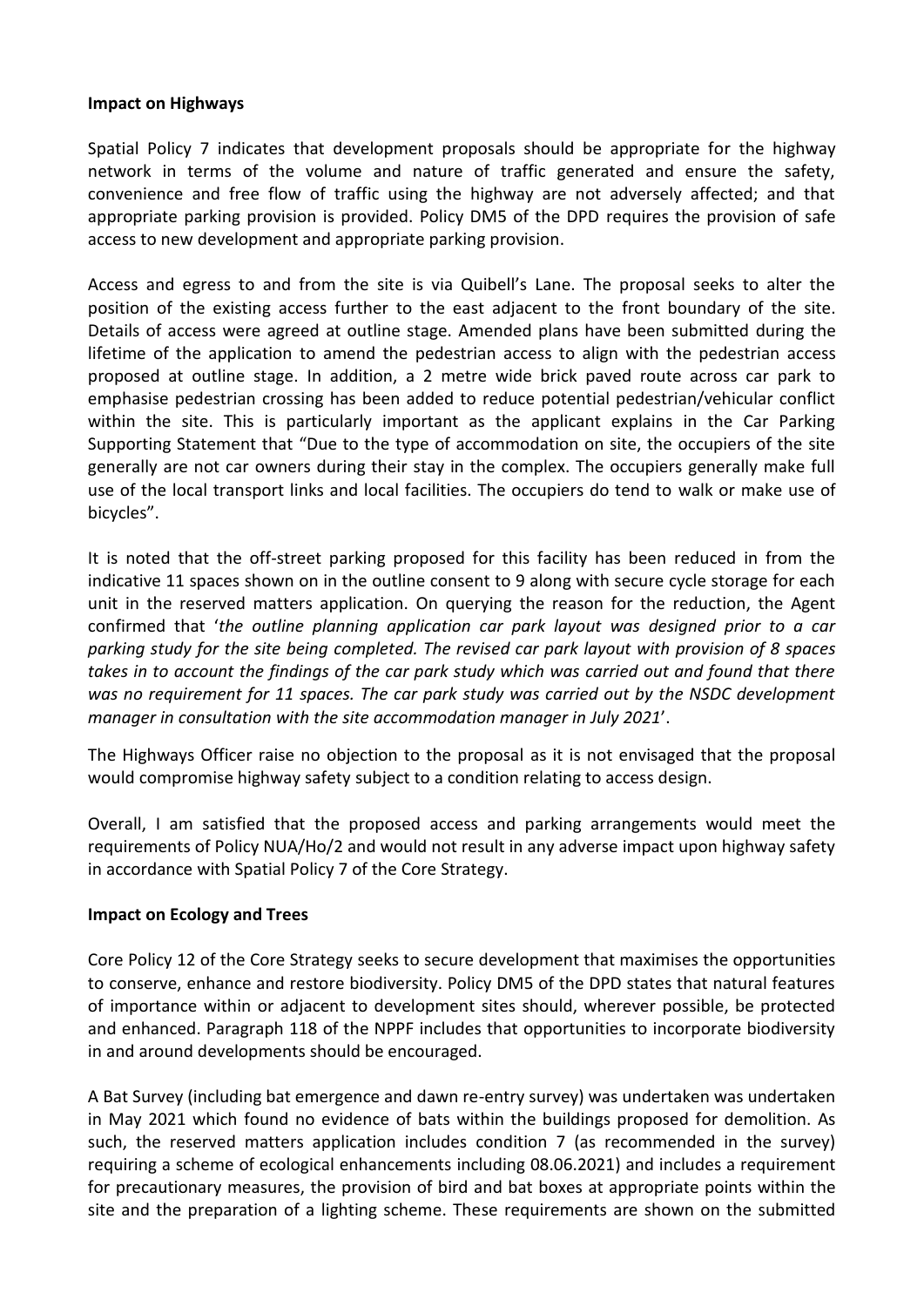hard and soft landscaping and lighting schemes and are considered acceptable as proposed alongside confirmation that these measure would be implemented either prior to occupation of the development/in the first planting season following the commencement of development.

The submitted Tree Survey identifies a total of 30 individual trees, 1 tree group and 4 hedgerows. The woodland to the south of the site would be retained. The proposed development would require the removal of 3 category C trees with some minor pruning back of the hedgerow (adjacent to the public right of way) proposed to allow for passive surveillance. The Tree Survey states that the tree losses are considered to be a very minor within the context of the site with no significant loss of arboricultural value or public amenity expected. Details pursuant to the requirements of conditions 4 (tree protection) and 5 (hard and soft landscape scheme) of the outline consent have been submitted with the reserved matters application. A generous level of additional tree and hedgerow planting is proposed which is considered to compensate for the loss of the 3 trees. The Tree Officer raises no objection to the planning application on this basis.

Overall it is considered that subject to conditions, no adverse ecology impacts or tree loss impacts without appropriate mitigation would result from the proposal in accordance with Core Policy 12 and Policies DM5 and DM7 of the DPD.

### Conclusion

Given the site is both allocated as part of the policy NUA/Ho/2 and benefits from extant outline consent, the principle of redeveloping the site is accepted in principle. The proposed reserved matters details are acceptable as proposed. Subject to conditions, it is recommended that reserved matters consent is approved.

#### **RECOMMENDATION**

## **That reserved matters approval is granted subject to the conditions and reasons shown below.**

#### **Conditions**

01

The development hereby permitted shall not be carried out except in complete accordance with the following approved plans and documents, references:

- 6001 S1 P01 Site Location Plan 1:1250
- 0001 S2 P12 Proposed Site Plan
- 0002 S2 P09 Residential Block 1
- 0003 S2 P10 Residential Block 2
- 0004 S2 P04 Community Building
- MR21-115/102 Rev A Hard Landscape Specification
- MR21-115/1-3 Rev A Kerbs and Site Furniture
- Landscaping and Grounds Maintenance Management Plan 28/09/2021
- External Lighting Data Sheet 22.09.2021
- NSH227-CHG-EX-XX-DP-C-0103 Rev C02 Proposed Civils Details
- 100548 01 0500 01 P01 Proposed Drainage Strategy
- Micro Drainage Calculations 06/10/2021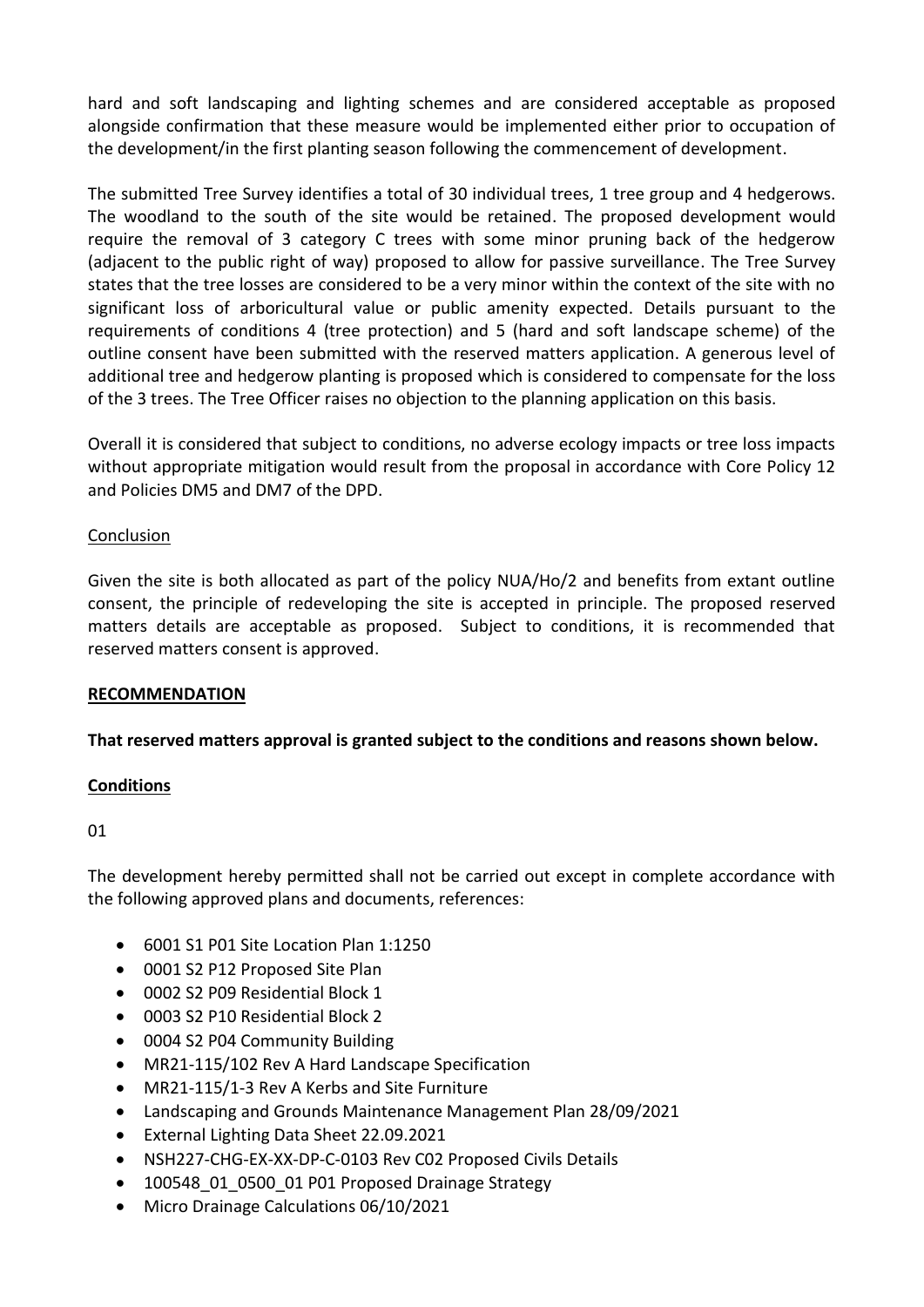Email confirming timescale for compliance with Condition 7 of application no 20/02410/OUTM dated 23.11.2021

Reason: So as to define this approval.

 $02$ 

All works/development shall be carried out in full accordance with the approved arboricultural method statement and tree/hedgerow protection scheme as shown on Drawings Nos 21111-02 Tree Protection Plan Phase 1 Demolition, 21111-03 Tree Protection Plan Phase 2 Site Set Up and 21111-04 Tree Protection Plan Phase 2 Construction Phase.

Reason: To protect trees in the interests of visual amenity and biodiversity.

03

The approved soft landscaping (as shown on Drawing No MR21-115/101 Rev A Soft Landscape Specification) shall be completed during the first planting season following the first occupation of the development, or such longer period as may be agreed in writing by the local planning authority. Any trees/shrubs which, within a period of seven years of being planted die, are removed or become seriously damaged or diseased shall be replaced in the next planting season with others of similar size and species unless otherwise agreed in writing by the local planning authority. All tree, shrub and hedge planting shall be carried out in accordance with BS 3936 -1992 Part 1-Nursery Stock-Specifications for Trees and Shrubs and Part 4 1984-Specifications for Forestry Trees ; BS4043-1989 Transplanting Root-balled Trees; BS4428-1989 Code of Practice for General Landscape Operations. The approved hard landscaping scheme shall be completed prior to first occupation or use.

Reason: To ensure the work is carried out within a reasonable period and thereafter properly maintained, in the interests of visual amenity and biodiversity.

04

The development hereby permitted shall be constructed entirely of the materials details submitted as part of the planning application which include:

- Oakmoor Orange Brick Product Specification
- Oakmoor Cream Brick Product Specification
- Roof Tile Specification Russell Grampian

Reason: In the interests of visual amenity and the setting of heritage assets.

05

The development hereby permitted shall take place in full accordance with the mitigation measures including the glazing and ventilation recommendations set out in paragraphs 7.6 and 8.1 of the submitted 'Noise Assessment by Acute Acoustics Ltd. Date 28<sup>th</sup> September 2021.

Reason: In the interests of residential amenity.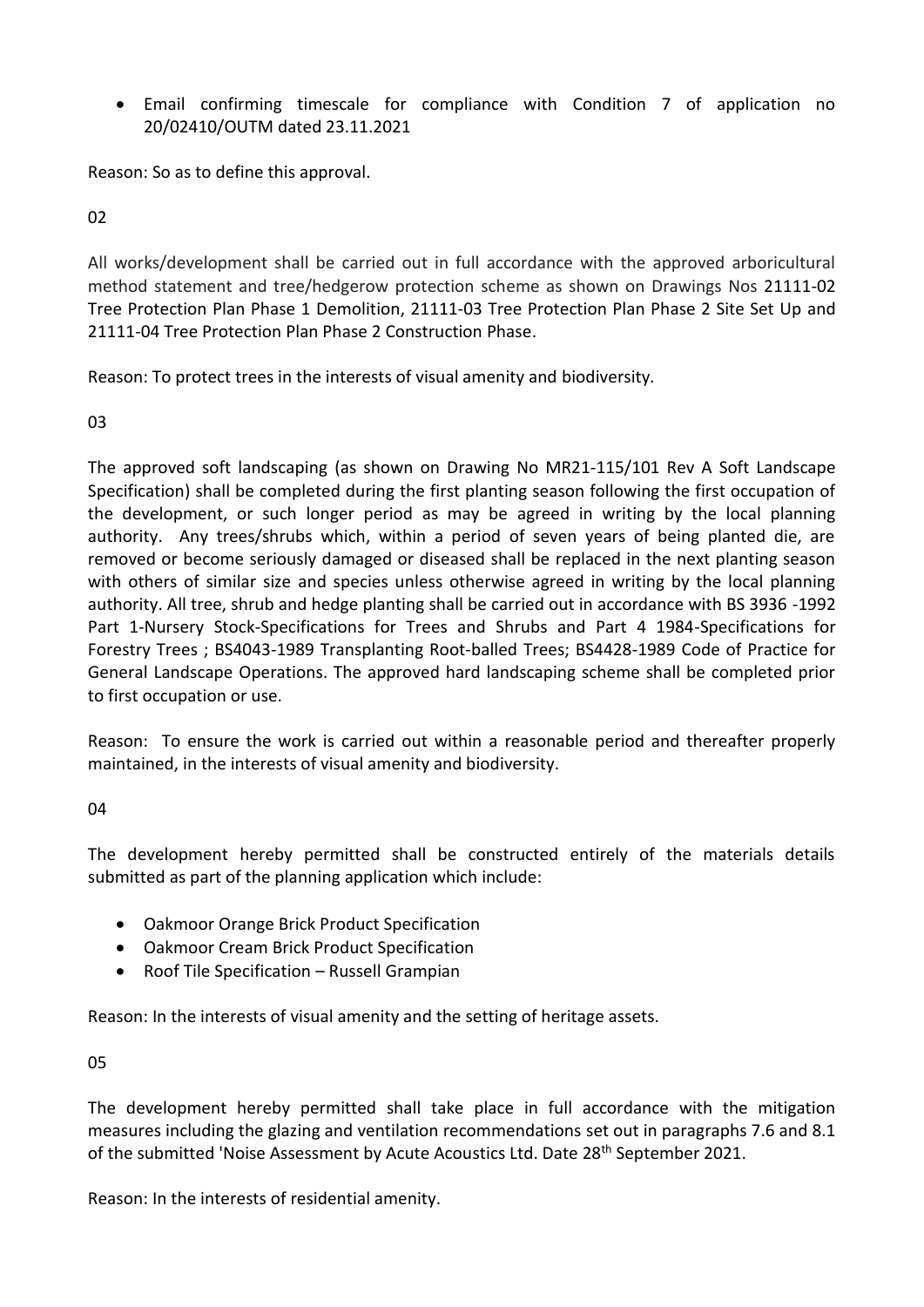No part of the development hereby permitted shall be brought into use until the driveway and any parking or turning areas as shown on the plan ref. 0001 S2 P12 Proposed Site Plan are provided and surfaced in a hard-bound material (not loose gravel) for a minimum of 8.0 metres behind the Highway boundary. The surfaced driveway and any parking or turning areas shall then be maintained in such hard-bound material for the life of the development and these areas shall not be used for any purpose other than the parking/turning/loading and unloading of vehicles.

Reason: To reduce the possibility of deleterious material being deposited on the public highway (loose stones etc.) and to ensure that adequate off-street parking provision is made to reduce the possibilities of the proposed development leading to on-street parking in the area.

# **Note to Applicant**

01

The applicant is advised that conditions attached to the outline consent remain relevant and may require an application for formal discharge. The applicant's attention is also drawn to those conditions on the decision notice, which should also be discharged before the development is commenced. It should be noted that if they are not appropriately dealt with the development may be unauthorised.

Detail pursuant to the requirements of pre commencement Conditions 4 (tree protection), 5 (hard and soft landscaping), 7 (ecological enhancement) 8 (drainage), 11 (up to date noise survey) and 12 (PROW details) have been submitted as part of the reserved matters application. The submitted details are considered acceptable as proposed. Provided that the development is implemented in accordance with the approved details, the requirements of these conditions are discharged.

02

The applicant is advised that all planning permissions granted on or after the 1st December 2011 may be subject to the Community Infrastructure Levy (CIL). Full details of CIL are available on the Council's website at www.newark-sherwooddc.gov.uk/cil/

The proposed development has been assessed and it is the Council's view that CIL is not payable on the development hereby approved as the development type proposed is zero rated in this location.

03

This application has been the subject of discussions during the application process to ensure that the proposal is acceptable. The District Planning Authority has accordingly worked positively and pro-actively, seeking solutions to problems arising in coming to its decision. This is fully in accord Town and Country Planning (Development Management Procedure) (England) Order 2015 (as amended).

06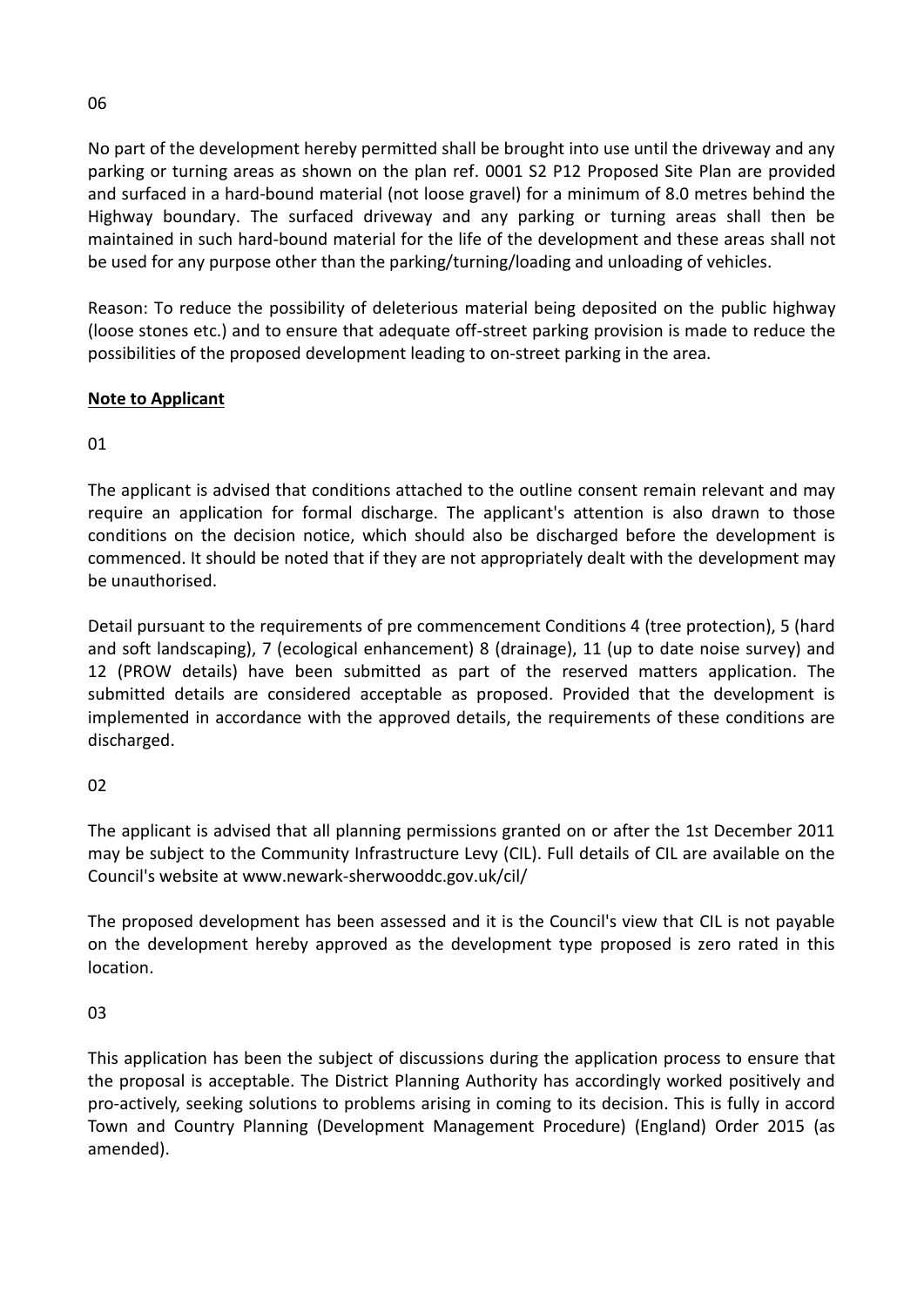#### 04

The development makes it necessary to construct a vehicular crossing over a footway/verge of the public highway. These works shall be constructed to the satisfaction of the Highway Authority. You are, therefore, required to contact the County Council's Agent, Via East Midlands to arrange for these works to be carried out. Email: [licences@viaem.co.uk](mailto:licences@viaem.co.uk) Tel. 0300 500 8080 and further information at:

<https://www.nottinghamshire.gov.uk/transport/licences-permits/temporary-activities>

### 05

Foul is proposed to connect into the public sewer, which will be subject to a formal section 106 sewer connection approval. Surface water is proposed to connect into the public sewer, which will be subject to a formal section 106 sewer connection approval. Planning Practice Guidance and section H of the Building Regulations 2010 detail surface water disposal hierarchy. The disposal of surface water by means of soakaways should be considered as the primary method. If this is not practical and there is no watercourse is available as an alternative other sustainable methods should also be explored. If these are found unsuitable, satisfactory evidence will need to be submitted, before a discharge to the public sewerage system is considered.

Severn Trent Water advises that there is a public sewer located within the application site. Public sewers have statutory protection by virtue of the Water Industry Act 1991 as amended by the Water Act 2003 and you may not build close to, directly over or divert a public sewer without consent. You are advised to contact Severn Trent Water to discuss your proposals. Severn Trent Water will seek to assist you in obtaining a solution which protects both the public sewer and the proposed development. If the applicant proposes to divert the sewer, the applicant will be required to make a formal application to the Company under Section 185 of the Water Industry Act 1991. They may obtain copies of our current guidance notes and application form from either our website (www.stwater.co.uk) or by contacting our Developer Services Team (Tel: 0800 707 6600).

#### BACKGROUND PAPERS

Application case file.

For further information, please contact Helen Marriott on extension 5793

**Lisa Hughes Business Manager – Planning Development**